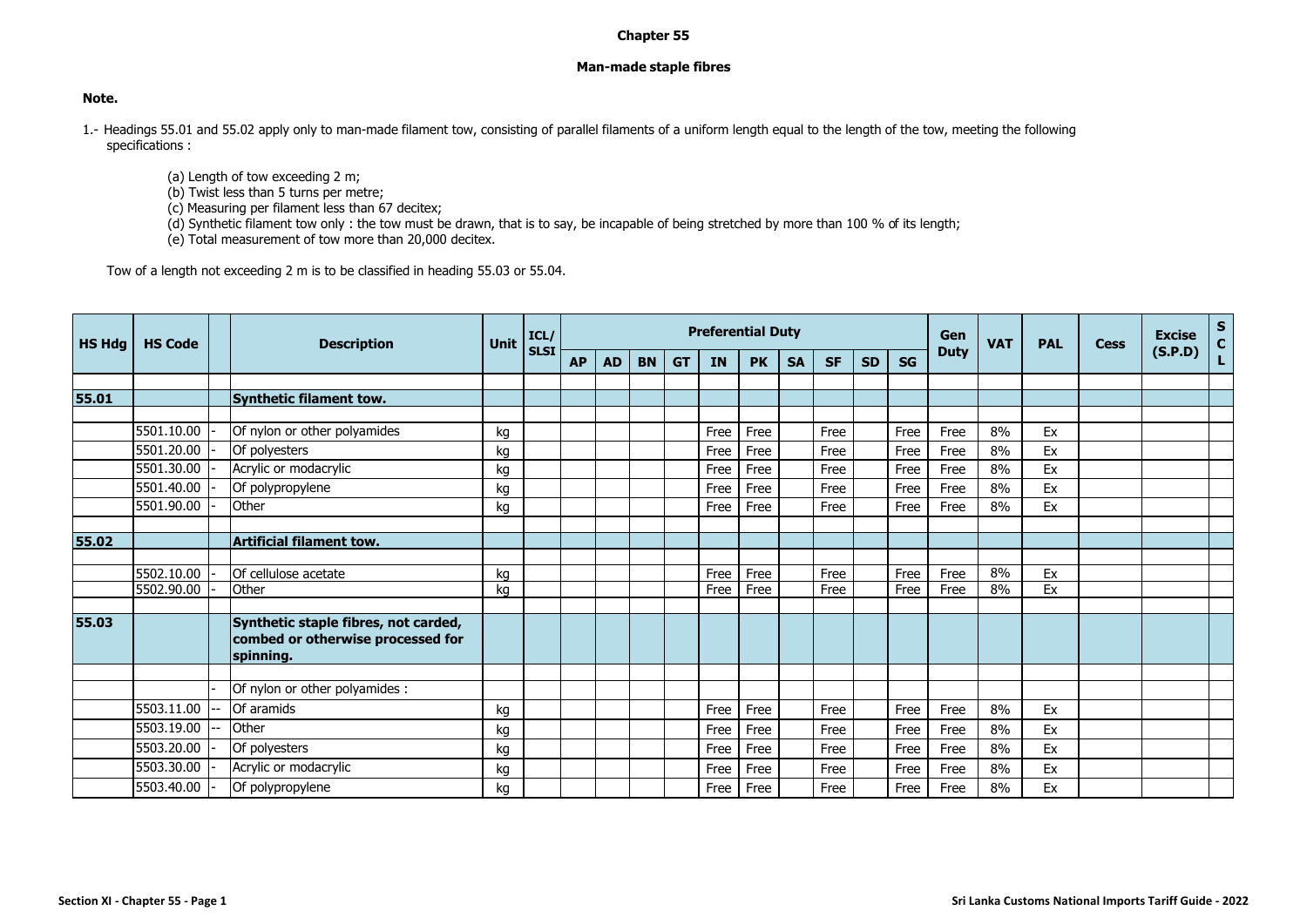| <b>HS Hdg</b> | <b>HS Code</b>           | <b>Description</b>                                                                       | <b>Unit</b> | ICL/         |           |           |           |           | <b>Preferential Duty</b> |           |           |              | Gen       | <b>VAT</b> | <b>PAL</b>  | <b>Cess</b> | <b>Excise</b> | $\mathsf S$<br>$\mathbf{C}$ |         |    |
|---------------|--------------------------|------------------------------------------------------------------------------------------|-------------|--------------|-----------|-----------|-----------|-----------|--------------------------|-----------|-----------|--------------|-----------|------------|-------------|-------------|---------------|-----------------------------|---------|----|
|               |                          |                                                                                          |             | <b>SLSI</b>  | <b>AP</b> | <b>AD</b> | <b>BN</b> | <b>GT</b> | <b>IN</b>                | <b>PK</b> | <b>SA</b> | <b>SF</b>    | <b>SD</b> | <b>SG</b>  | <b>Duty</b> |             |               |                             | (S.P.D) | L. |
|               | 5503.90.00               | Other                                                                                    |             |              |           |           |           |           |                          |           |           |              |           |            |             |             |               |                             |         |    |
|               |                          |                                                                                          | kg          |              |           |           |           |           | Free                     | Free      |           | Free         |           | Free       | Free        | 8%          | Ex            |                             |         |    |
| 55.04         |                          | Artificial staple fibres, not carded,<br>combed or otherwise processed for<br>spinning.  |             |              |           |           |           |           |                          |           |           |              |           |            |             |             |               |                             |         |    |
|               |                          |                                                                                          |             |              |           |           |           |           |                          |           |           |              |           |            |             |             |               |                             |         |    |
|               | 5504.10.00<br>5504.90.00 | Of viscose rayon<br>Other                                                                | ka          |              |           |           |           |           | Free                     | Free      |           | Free<br>Free |           | Free       | Free        | 8%<br>8%    | Ex<br>Ex      |                             |         |    |
|               |                          |                                                                                          | kg          |              |           |           |           |           | Free                     | Free      |           |              |           | Free       | Free        |             |               |                             |         |    |
| 55.05         |                          | <b>Waste (including noils, yarn waste</b><br>and garnetted stock) of man-made<br>fibres. |             |              |           |           |           |           |                          |           |           |              |           |            |             |             |               |                             |         |    |
|               | 5505.10.00               | Of synthetic fibres                                                                      | kg          | L            |           |           |           |           | Free                     | Free      |           | Free         |           | Free       | Free        | 8%          | 10%           |                             |         |    |
|               | 5505.20.00               | Of artificial fibres                                                                     | kg          | L            |           |           |           |           | Free                     | Free      |           | Free         |           | Free       | Free        | 8%          | 10%           |                             |         |    |
|               |                          |                                                                                          |             |              |           |           |           |           |                          |           |           |              |           |            |             |             |               |                             |         |    |
| 55.06         |                          | Synthetic staple fibres, carded,<br>combed or otherwise processed for<br>spinning.       |             |              |           |           |           |           |                          |           |           |              |           |            |             |             |               |                             |         |    |
|               |                          |                                                                                          |             |              |           |           |           |           |                          |           |           |              |           |            |             |             |               |                             |         |    |
|               | 5506.10.00               | Of nylon or other polyamides                                                             | kq          |              |           |           |           |           | Free                     | Free      |           | Free         |           | Free       | Free        | 8%          | Ex            |                             |         |    |
|               | 5506.20.00               | Of polyesters                                                                            | kg          |              |           |           |           |           | Free                     | Free      |           | Free         |           | Free       | Free        | 8%          | Ex            |                             |         |    |
|               | 5506.30.00               | Acrylic or modacrylic                                                                    | kg          |              |           |           |           |           | Free                     | Free      |           | Free         |           | Free       | Free        | 8%          | Ex            |                             |         |    |
|               | 5506.40.00               | Of polypropylene                                                                         | kg          |              |           |           |           |           | Free                     | Free      |           | Free         |           | Free       | Free        | 8%          | Ex            |                             |         |    |
|               | 5506.90.00               | Other                                                                                    | kg          |              |           |           |           |           | Free                     | Free      |           | Free         |           | Free       | Free        | 8%          | Ex            |                             |         |    |
|               |                          |                                                                                          |             |              |           |           |           |           |                          |           |           |              |           |            |             |             |               |                             |         |    |
| 55.07         | 5507.00.00               | Artificial staple fibres, carded,<br>combed or otherwise processed for<br>spinning.      | kg          |              |           |           |           |           | Free                     | Free      |           | Free         |           | Free       | Free        | 8%          | Ex            |                             |         |    |
|               |                          |                                                                                          |             |              |           |           |           |           |                          |           |           |              |           |            |             |             |               |                             |         |    |
| 55.08         |                          | Sewing thread of man-made staple<br>fibres, whether or not put up for<br>retail sale.    |             |              |           |           |           |           |                          |           |           |              |           |            |             |             |               |                             |         |    |
|               |                          |                                                                                          |             |              |           |           |           |           |                          |           |           |              |           |            |             |             |               |                             |         |    |
|               | 5508.10.00               | Of synthetic staple fibres<br>Spun Polyester Sewing Thread                               | kg          | $\mathsf{S}$ |           |           |           |           | Free                     | Free      |           | Free         |           | Free       | Free        | 8%          | 10%           |                             |         |    |
|               | 5508.20.00               | Of artificial staple fibres<br>Spun Polyester Sewing Thread                              | kg          | $\sf S$      |           |           |           |           | Free                     | Free      |           | Free         |           | Free       | Free        | 8%          | 10%           |                             |         |    |
|               |                          |                                                                                          |             |              |           |           |           |           |                          |           |           |              |           |            |             |             |               |                             |         |    |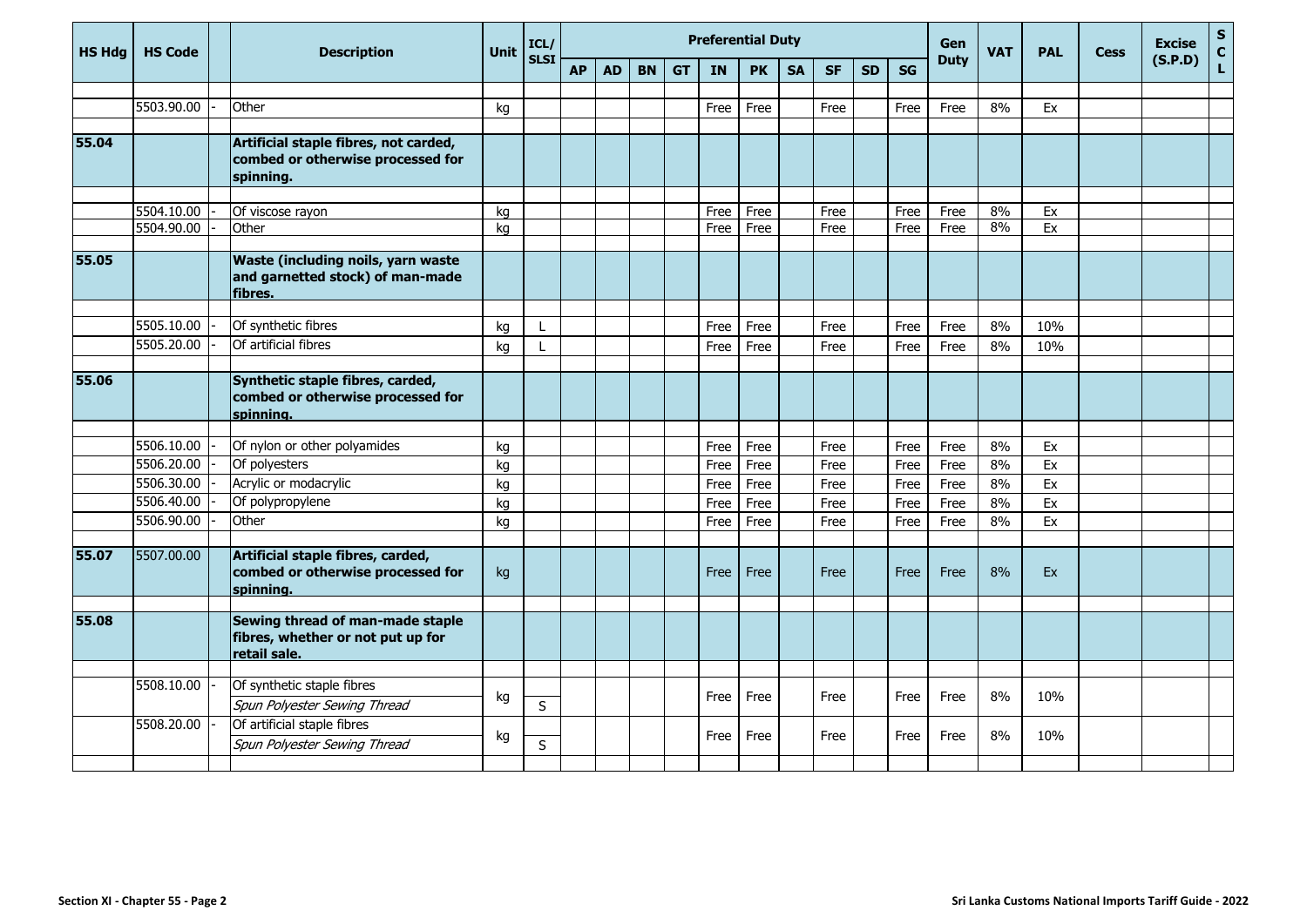| <b>HS Hdg</b> | <b>HS Code</b> | <b>Description</b>                                                                                   | <b>Unit</b> | ICL/        | <b>Preferential Duty</b> |           |           |           |           |           |           |           |           |           |             | <b>VAT</b> | <b>PAL</b>    | <b>Cess</b> | <b>Excise</b> | $\mathbf{s}$  |
|---------------|----------------|------------------------------------------------------------------------------------------------------|-------------|-------------|--------------------------|-----------|-----------|-----------|-----------|-----------|-----------|-----------|-----------|-----------|-------------|------------|---------------|-------------|---------------|---------------|
|               |                |                                                                                                      |             | <b>SLSI</b> | <b>AP</b>                | <b>AD</b> | <b>BN</b> | <b>GT</b> | <b>IN</b> | <b>PK</b> | <b>SA</b> | <b>SF</b> | <b>SD</b> | <b>SG</b> | <b>Duty</b> |            |               |             | (S.P.D)       | $\frac{c}{L}$ |
| 55.09         |                | Yarn (other than sewing thread) of<br>synthetic staple fibres, not put up for<br>retail sale.        |             |             |                          |           |           |           |           |           |           |           |           |           |             |            |               |             |               |               |
|               |                | Containing 85% or more by weight of<br>staple fibres of nylon or other polyamides                    |             |             |                          |           |           |           |           |           |           |           |           |           |             |            |               |             |               |               |
|               | 5509.11.00     | Single yarn                                                                                          | kg          |             |                          |           |           |           | Free      | Free      |           | Free      |           | Free      | Free        | Ex         | Ex            |             |               |               |
|               | 5509.12.00     | Multiple (folded) or cabled yarn<br>Containing 85% or more by weight of<br>polyester staple fibres : | kg          |             |                          |           |           |           | Free      | Free      |           | Free      |           | Free      | Free        | Ex         | Ex            |             |               |               |
|               | 5509.21.00     | Single yarn                                                                                          | kg          |             |                          |           |           |           | Free      | Free      |           | Free      |           | Free      | Free        | Ex         | Ex            |             |               |               |
|               | 5509.22.00     | Multiple (folded) or cabled yarn                                                                     | kg          |             |                          |           |           |           | Free      | Free      |           | Free      |           | Free      | Free        | Ex         | Ex            |             |               |               |
|               |                | Containing 85% or more by weight of<br>acrylic or modacrylic staple fibres :                         |             |             |                          |           |           |           |           |           |           |           |           |           |             |            |               |             |               |               |
|               | 5509.31.00     | Single yarn                                                                                          | kg          |             |                          |           |           |           | Free      | Free      |           | Free      |           | Free      | Free        | Ex         | Ex            |             |               |               |
|               | 5509.32.00     | Multiple (folded) or cabled yarn                                                                     | kg          |             |                          |           |           |           | Free      | Free      |           | Free      |           | Free      | Free        | Ex         | Ex            |             |               |               |
|               |                | Other yarn, containing 85% or more by<br>weight of synthetic staple fibres :                         |             |             |                          |           |           |           |           |           |           |           |           |           |             |            |               |             |               |               |
|               | 5509.41.00     | Single yarn                                                                                          | kg          |             |                          |           |           |           | Free      | Free      |           | Free      |           | Free      | Free        | Ex         | Ex            |             |               |               |
|               | 5509.42.00     | Multiple (folded) or cabled yarn                                                                     | kg          |             |                          |           |           |           | Free      | Free      |           | Free      |           | Free      | Free        | Ex         | Ex            |             |               |               |
|               |                | Other yarn, of polyester stpale fibres :                                                             |             |             |                          |           |           |           |           |           |           |           |           |           |             |            |               |             |               |               |
|               | 5509.51.00     | Mixed mainly or solely with artificial staple<br>fibres                                              | kg          |             |                          |           |           |           | Free      | Free      |           | Free      |           | Free      | Free        | Ex         | Ex            |             |               |               |
|               | 5509.52.00     | Mixed mainly or solely with wool or fine<br>animal hair                                              | kg          |             |                          |           |           |           | Free      | Free      |           | Free      |           | Free      | Free        | Ex         | Ex            |             |               |               |
|               | 5509.53.00     | Mixed mainly or solely with cotton                                                                   | kg          |             |                          |           |           |           | Free      | Free      |           | Free      |           | Free      | Free        | Ex         | Ex            |             |               |               |
|               | 5509.59.00     | Other                                                                                                | kg          |             |                          |           |           |           | Free      | Free      |           | Free      |           | Free      | Free        | Ex         | Ex            |             |               |               |
|               |                | Other yarn, of acrylic or modacrylic staple<br>fibres:                                               |             |             |                          |           |           |           |           |           |           |           |           |           |             |            |               |             |               |               |
|               | 5509.61.00     | Mixed mainly or solely with wool or fine<br>animal hair                                              | kg          |             |                          |           |           |           | Free      | Free      |           | Free      |           | Free      | Free        | Ex         | Ex            |             |               |               |
|               | 5509.62.00     | Mixed mainly or solely with cotton                                                                   | kg          |             |                          |           |           |           | Free      | Free      |           | Free      |           | Free      | Free        | Ex         | Ex            |             |               |               |
|               | 5509.69.00     | Other                                                                                                | kg          |             |                          |           |           |           | Free Free |           |           | Free      |           | Free      | Free        | Ex         | $\mathsf{Ex}$ |             |               |               |
|               |                | Other yarn:                                                                                          |             |             |                          |           |           |           |           |           |           |           |           |           |             |            |               |             |               |               |
|               | 5509.91.00     | Mixed mainly or solely with wool or fine<br>animal hair                                              | kg          |             |                          |           |           |           | Free Free |           |           | Free      |           | Free      | Free        | Ex         | Ex            |             |               |               |
|               | 5509.92.00     | Mixed mainly or solely with cotton                                                                   | kg          |             |                          |           |           |           | Free      | Free      |           | Free      |           | Free      | Free        | Ex         | Ex            |             |               |               |
|               | 5509.99.00     | Other                                                                                                | kg          |             |                          |           |           |           | Free Free |           |           | Free      |           | Free      | Free        | Ex         | Ex            |             |               |               |
|               |                |                                                                                                      |             |             |                          |           |           |           |           |           |           |           |           |           |             |            |               |             |               |               |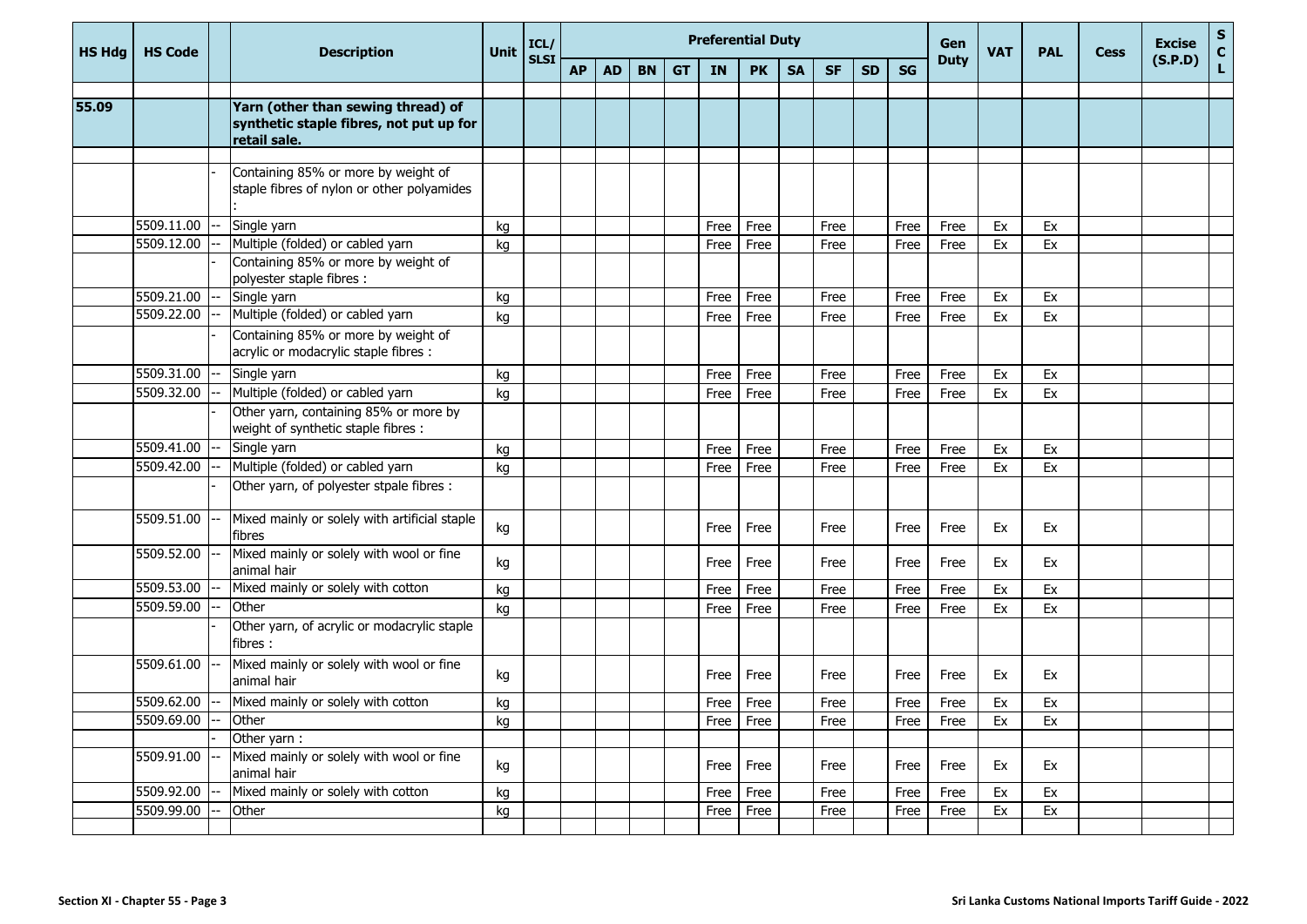| <b>HS Hdg</b> | <b>HS Code</b> | <b>Description</b>                                                                                           | Unit | ICL/        |           |           |           |           | <b>Preferential Duty</b> |           |           |           |           |           | <b>Gen</b>  | <b>VAT</b> | <b>PAL</b> | <b>Cess</b>          | <b>Excise</b> | ${\sf s}$<br>$\mathbf{C}$ |
|---------------|----------------|--------------------------------------------------------------------------------------------------------------|------|-------------|-----------|-----------|-----------|-----------|--------------------------|-----------|-----------|-----------|-----------|-----------|-------------|------------|------------|----------------------|---------------|---------------------------|
|               |                |                                                                                                              |      | <b>SLSI</b> | <b>AP</b> | <b>AD</b> | <b>BN</b> | <b>GT</b> | <b>IN</b>                | <b>PK</b> | <b>SA</b> | <b>SF</b> | <b>SD</b> | <b>SG</b> | <b>Duty</b> |            |            |                      | (S.P.D)       | L.                        |
| 55.10         |                | Yarn (other than sewing thread) of<br>artificial staple fibres, not put up for<br>retail sale.               |      |             |           |           |           |           |                          |           |           |           |           |           |             |            |            |                      |               |                           |
|               |                | Containing 85% or more by weight of<br>artificial staple fibres :                                            |      |             |           |           |           |           |                          |           |           |           |           |           |             |            |            |                      |               |                           |
|               | 5510.11.00     | Single yarn                                                                                                  | kg   |             |           |           |           |           | Free                     | Free      |           | Free      |           | Free      | Free        | Ex         | Ex         |                      |               |                           |
|               | 5510.12.00     | Multiple (folded) or cabled yarn                                                                             | kg   |             |           |           |           |           | Free                     | Free      |           | Free      |           | Free      | Free        | Ex         | Ex         |                      |               |                           |
|               | 5510.20.00     | Other yarn, mixed mainly or solely with<br>wool or fine animal hair                                          | kg   |             |           |           |           |           | Free                     | Free      |           | Free      |           | Free      | Free        | Ex         | Ex         |                      |               |                           |
|               | 5510.30.00     | Other yarn, mixed mainly or solely with<br>cotton                                                            | kg   |             |           |           |           |           | Free                     | Free      |           | Free      |           | Free      | Free        | Ex         | Ex         |                      |               |                           |
|               | 5510.90.00     | Other yarn                                                                                                   | kg   |             |           |           |           |           | Free                     | Free      |           | Free      |           | Free      | Free        | Ex         | Ex         |                      |               |                           |
| 55.11         |                | Yarn (other than sewing thread) of<br>man-made staple fibres, put up for<br>retail sale.                     |      |             |           |           |           |           |                          |           |           |           |           |           |             |            |            |                      |               |                           |
|               | 5511.10.00     | Of synthetic staple fibres, containing 85%<br>or more by weight of such fibres                               | kg   |             |           |           |           |           | Free                     | Free      |           | Free      |           | Free      | Free        | 8%         | Ex         |                      |               |                           |
|               | 5511.20.00     | Of synthetic staple fibres, containing less<br>than 85% by weight of such fibres                             | kg   |             |           |           |           |           | Free                     | Free      |           | Free      |           | Free      | Free        | 8%         | Ex         |                      |               |                           |
|               | 5511.30.00     | Of artificial staple fibres                                                                                  | kg   |             |           |           |           |           | Free                     | Free      |           | Free      |           | Free      | Free        | 8%         | Ex         |                      |               |                           |
| 55.12         |                | Woven fabrics of synthetic staple<br>fibres, containing 85% or more by<br>weight of synthetic staple fibres. |      |             |           |           |           |           |                          |           |           |           |           |           |             |            |            |                      |               |                           |
|               |                | Containing 85% or more by weight of<br>polyester staple fibres :                                             |      |             |           |           |           |           |                          |           |           |           |           |           |             |            |            |                      |               |                           |
|               | 5512.11.00     | Unbleached or bleached                                                                                       | kg   |             |           |           |           |           | Free                     | Free      |           | Free      |           | Free      | Free        | $0\%$      | Ex         | $Rs.100/=$<br>per kg |               |                           |
|               | 5512.19.00     | Other                                                                                                        | kg   |             |           |           |           |           | Free                     | Free      |           | Free      |           | Free      | Free        | 0%         | Ex         | $Rs.100/=$<br>per kg |               |                           |
|               |                | Containing 85% or more by weight of<br>acrylic or modacrylic staple fibres :                                 |      |             |           |           |           |           |                          |           |           |           |           |           |             |            |            |                      |               |                           |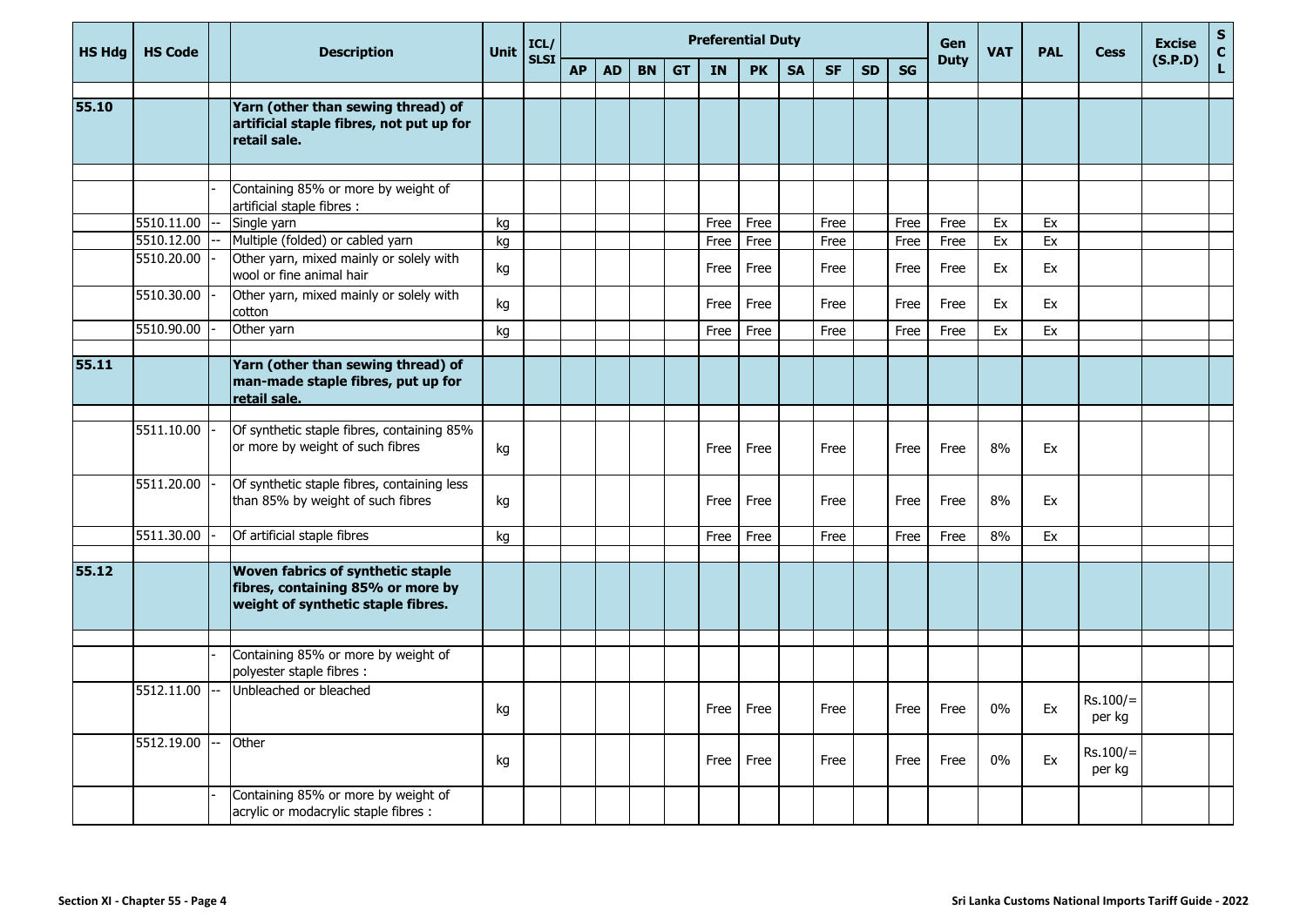| <b>HS Hdg</b> | <b>HS Code</b> |     | <b>Description</b>                                                                                                                                                                                   | Unit | ICL/        |           |           |           |           | <b>Preferential Duty</b> |           |           |           | Gen       | <b>VAT</b> | <b>PAL</b>  | <b>Cess</b> | <b>Excise</b> | $\frac{{\sf s}}{{\sf c}}$ |         |              |
|---------------|----------------|-----|------------------------------------------------------------------------------------------------------------------------------------------------------------------------------------------------------|------|-------------|-----------|-----------|-----------|-----------|--------------------------|-----------|-----------|-----------|-----------|------------|-------------|-------------|---------------|---------------------------|---------|--------------|
|               |                |     |                                                                                                                                                                                                      |      | <b>SLSI</b> | <b>AP</b> | <b>AD</b> | <b>BN</b> | <b>GT</b> | IN                       | <b>PK</b> | <b>SA</b> | <b>SF</b> | <b>SD</b> | <b>SG</b>  | <b>Duty</b> |             |               |                           | (S.P.D) | $\mathbf{L}$ |
|               |                |     |                                                                                                                                                                                                      |      |             |           |           |           |           |                          |           |           |           |           |            |             |             |               |                           |         |              |
|               | 5512.21.00     |     | Unbleached or bleached                                                                                                                                                                               | kg   |             |           |           |           |           | Free                     | Free      |           | Free      |           | Free       | Free        | $0\%$       | Ex            | $Rs.100/=$<br>per kg      |         |              |
|               | 5512.29.00     |     | Other                                                                                                                                                                                                | kg   |             |           |           |           |           | Free                     | Free      |           | Free      |           | Free       | Free        | 0%          | Ex            | $Rs.100/=$<br>per kg      |         |              |
|               |                |     | Other:                                                                                                                                                                                               |      |             |           |           |           |           |                          |           |           |           |           |            |             |             |               |                           |         |              |
|               | 5512.91.00     |     | Unbleached or bleached                                                                                                                                                                               | kg   |             |           |           |           |           | Free                     | Free      |           | Free      |           | Free       | Free        | $0\%$       | Ex            | $Rs.100/=$<br>per kg      |         |              |
|               | 5512.99.00     |     | Other                                                                                                                                                                                                | kg   |             |           |           |           |           | Free                     | Free      |           | Free      |           | Free       | Free        | 0%          | Ex            | $Rs.100/=$<br>per kg      |         |              |
|               |                |     |                                                                                                                                                                                                      |      |             |           |           |           |           |                          |           |           |           |           |            |             |             |               |                           |         |              |
| 55.13         |                |     | <b>Woven fabrics of synthetic staple</b><br>fibres, containing less than 85% by<br>weight of such fibres, mixed mainly<br>or solely with cotton, of a weight not<br>exceeding 170 g/m <sup>2</sup> . |      |             |           |           |           |           |                          |           |           |           |           |            |             |             |               |                           |         |              |
|               |                |     |                                                                                                                                                                                                      |      |             |           |           |           |           |                          |           |           |           |           |            |             |             |               |                           |         |              |
|               |                |     | Unbleached or bleached :                                                                                                                                                                             |      |             |           |           |           |           |                          |           |           |           |           |            |             |             |               |                           |         |              |
|               | 5513.11.00     |     | Of polyester staple fibres, plain weave                                                                                                                                                              | kg   |             |           |           |           |           | Free                     | Free      |           | Free      |           | Free       | Free        | $0\%$       | Ex            | $Rs.100/=$<br>per kg      |         |              |
|               | 5513.12.00     |     | 3-thread or 4-thread twill, including cross<br>twill, of polyester staple fibres                                                                                                                     | kg   |             |           |           |           |           | Free                     | Free      |           | Free      |           | Free       | Free        | 0%          | Ex            | $Rs.100/=$<br>per kg      |         |              |
|               | 5513.13.00     |     | Other woven fabrics of polyester staple<br>fibres                                                                                                                                                    | kg   |             |           |           |           |           | Free                     | Free      |           | Free      |           | Free       | Free        | 0%          | Ex            | $Rs.100/=$<br>per kg      |         |              |
|               | 5513.19.00     |     | Other woven fabrics                                                                                                                                                                                  | kg   |             |           |           |           |           | Free                     | Free      |           | Free      |           | Free       | Free        | 0%          | Ex            | $Rs.100/=$<br>per kg      |         |              |
|               |                |     | Dyed:                                                                                                                                                                                                |      |             |           |           |           |           |                          |           |           |           |           |            |             |             |               |                           |         |              |
|               | 5513.21.00     | $-$ | Of polyester staple fibres, plain weave                                                                                                                                                              | kg   |             |           |           |           |           | Free                     | Free      |           | Free      |           | Free       | Free        | $0\%$       | Ex            | $Rs.100/=$<br>per kg      |         |              |
|               | 5513.23.00     |     | Other woven fabrics of polyester staple<br>fibres                                                                                                                                                    | kg   |             |           |           |           |           | Free                     | Free      |           | Free      |           | Free       | Free        | $0\%$       | Ex            | $Rs.100/=$<br>per kg      |         |              |
|               | 5513.29.00     |     | Other woven fabrics                                                                                                                                                                                  | kg   |             |           |           |           |           |                          | Free Free |           | Free      |           | Free       | Free        | $0\%$       | Ex            | $Rs.100/=$<br>per kg      |         |              |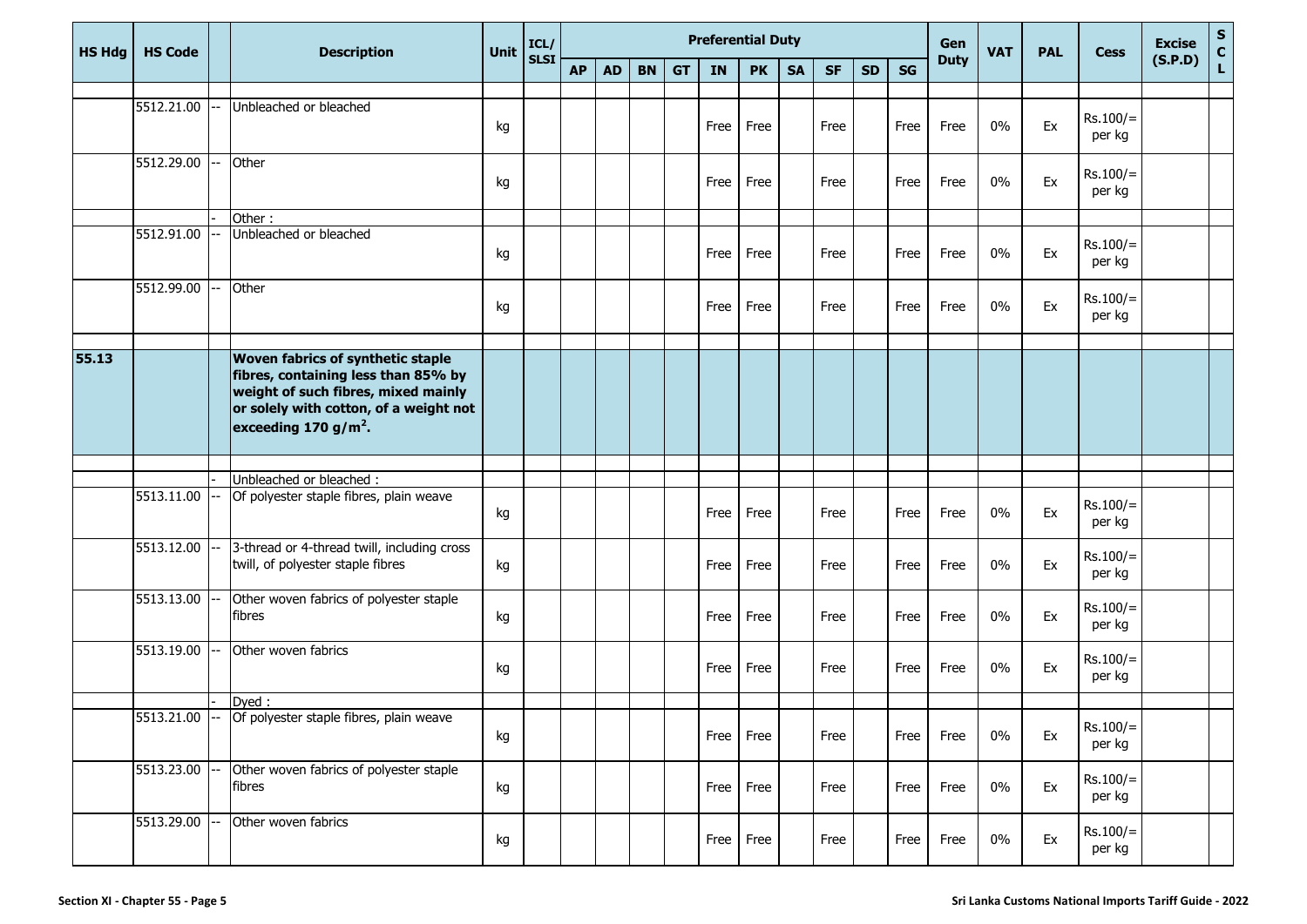| <b>HS Hdg</b> | <b>HS Code</b> | <b>Description</b>                                                                                                                                                                        | <b>Unit</b> | ICL/        |           |           |           |           | <b>Preferential Duty</b> |           |           |           |           | Gen       | <b>VAT</b>  | <b>PAL</b> | <b>Cess</b> | <b>Excise</b>        | $S_{C}$ |              |
|---------------|----------------|-------------------------------------------------------------------------------------------------------------------------------------------------------------------------------------------|-------------|-------------|-----------|-----------|-----------|-----------|--------------------------|-----------|-----------|-----------|-----------|-----------|-------------|------------|-------------|----------------------|---------|--------------|
|               |                |                                                                                                                                                                                           |             | <b>SLSI</b> | <b>AP</b> | <b>AD</b> | <b>BN</b> | <b>GT</b> | IN                       | <b>PK</b> | <b>SA</b> | <b>SF</b> | <b>SD</b> | <b>SG</b> | <b>Duty</b> |            |             |                      | (S.P.D) | $\mathbf{L}$ |
|               |                |                                                                                                                                                                                           |             |             |           |           |           |           |                          |           |           |           |           |           |             |            |             |                      |         |              |
|               |                | Of yarns of different colours :                                                                                                                                                           |             |             |           |           |           |           |                          |           |           |           |           |           |             |            |             |                      |         |              |
|               | 5513.31.00     | Of polyester staple fibres, plain weave                                                                                                                                                   | kg          |             |           |           |           |           | Free                     | Free      |           | Free      |           | Free      | Free        | 0%         | Ex          | $Rs.100/=$<br>per kg |         |              |
|               | 5513.39.00     | Other woven fabrics                                                                                                                                                                       | kg          |             |           |           |           |           | Free                     | Free      |           | Free      |           | Free      | Free        | 0%         | Ex          | $Rs.100/=$<br>per kg |         |              |
|               |                | Printed:                                                                                                                                                                                  |             |             |           |           |           |           |                          |           |           |           |           |           |             |            |             |                      |         |              |
|               | 5513.41.00     | Of polyester staple fibres, plain weave                                                                                                                                                   | kg          |             |           |           |           |           | Free                     | Free      |           | Free      |           | Free      | Free        | 0%         | Ex          | $Rs.100/=$<br>per kg |         |              |
|               | 5513.49.00     | Other woven fabrics                                                                                                                                                                       | kg          |             |           |           |           |           | Free                     | Free      |           | Free      |           | Free      | Free        | 0%         | Ex          | $Rs.100/=$<br>per kg |         |              |
|               |                |                                                                                                                                                                                           |             |             |           |           |           |           |                          |           |           |           |           |           |             |            |             |                      |         |              |
| 55.14         |                | Woven fabrics of synthetic staple<br>fibres, containing less than 85% by<br>weight of such fibres, mixed mainly<br>or solely with cotton, of a weight<br>exceeding 170 g/m <sup>2</sup> . |             |             |           |           |           |           |                          |           |           |           |           |           |             |            |             |                      |         |              |
|               |                |                                                                                                                                                                                           |             |             |           |           |           |           |                          |           |           |           |           |           |             |            |             |                      |         |              |
|               |                | Unbleached or bleached :                                                                                                                                                                  |             |             |           |           |           |           |                          |           |           |           |           |           |             |            |             |                      |         |              |
|               | 5514.11.00     | Of polyester staple fibres, plain weave                                                                                                                                                   | kg          |             |           |           |           |           | Free                     | Free      |           | Free      |           | Free      | Free        | 0%         | Ex          | $Rs.100/=$<br>per kg |         |              |
|               | 5514.12.00     | 3-thread or 4-thread twill, including cross<br>twill, of polyester staple fibres                                                                                                          | kg          |             |           |           |           |           | Free                     | Free      |           | Free      |           | Free      | Free        | 0%         | Ex          | $Rs.100/=$<br>per kg |         |              |
|               | 5514.19.00     | Other woven fabrics                                                                                                                                                                       | kg          |             |           |           |           |           | Free                     | Free      |           | Free      |           | Free      | Free        | 0%         | Ex          | $Rs.100/=$<br>per kg |         |              |
|               |                | Dved:                                                                                                                                                                                     |             |             |           |           |           |           |                          |           |           |           |           |           |             |            |             |                      |         |              |
|               | 5514.21.00     | Of polyester staple fibres, plain weave                                                                                                                                                   | kg          |             |           |           |           |           | Free                     | Free      |           | Free      |           | Free      | Free        | $0\%$      | Ex          | $Rs.100/=$<br>per kg |         |              |
|               |                | $5514.22.00$ -- 3-thread or 4-thread twill, including cross<br>twill, of polyester staple fibres                                                                                          | kg          |             |           |           |           |           |                          | Free Free |           | Free      |           | Free      | Free        | 0%         | Ex          | $Rs.100/=$<br>per kg |         |              |
|               | 5514.23.00     | Other woven fabrics of polyester staple<br>fibres                                                                                                                                         | kg          |             |           |           |           |           | Free                     | Free      |           | Free      |           | Free      | Free        | $0\%$      | Ex          | $Rs.100/=$<br>per kg |         |              |
|               | 5514.29.00     | Other woven fabrics                                                                                                                                                                       | kg          |             |           |           |           |           | Free                     | Free      |           | Free      |           | Free      | Free        | 0%         | Ex          | $Rs.100/=$<br>per kg |         |              |
|               | 5514.30.00     | Of yarns of different colours                                                                                                                                                             | kg          |             |           |           |           |           | Free                     | Free      |           | Free      |           | Free      | Free        | $0\%$      | Ex          | $Rs.100/=$<br>per kg |         |              |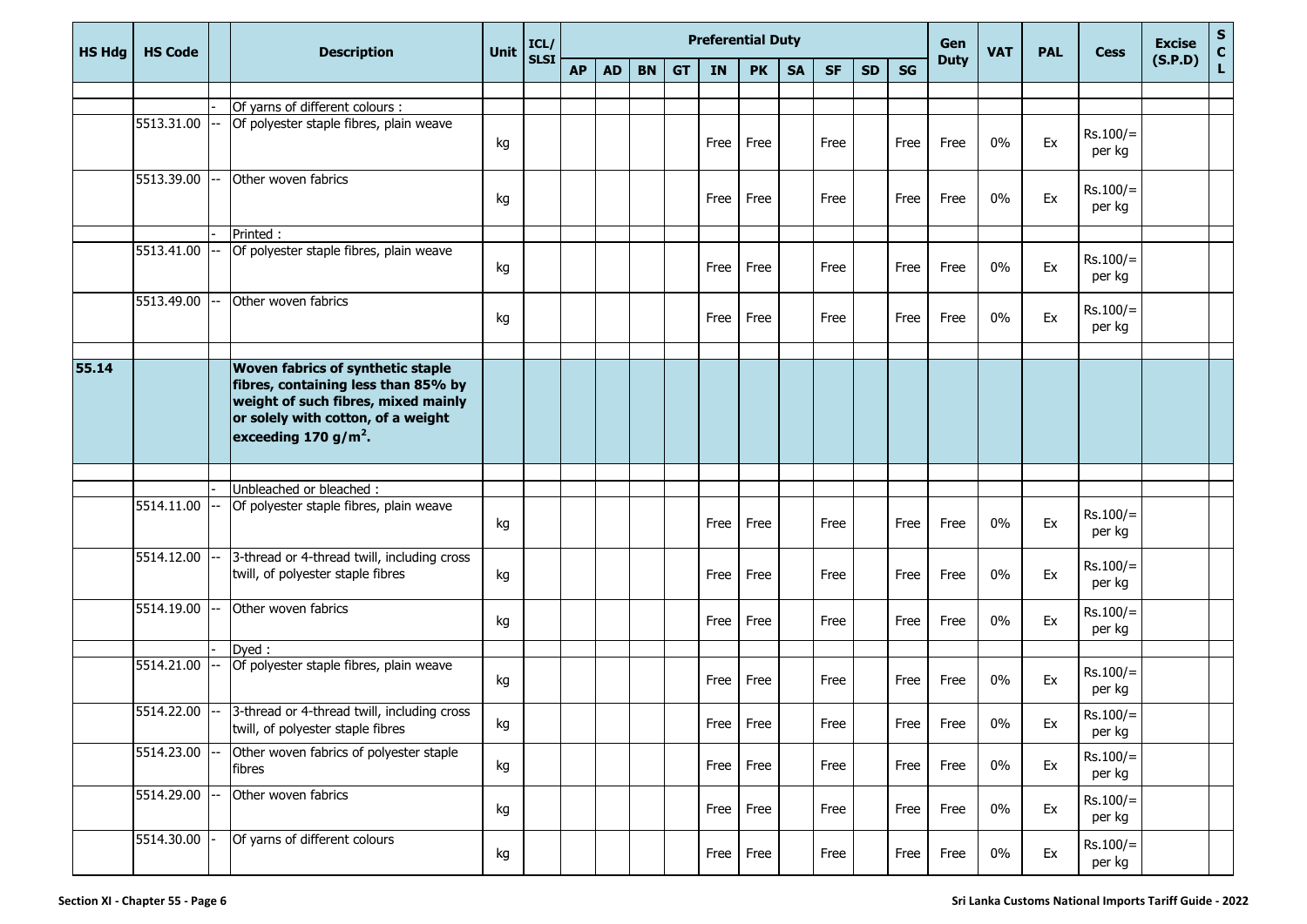| <b>HS Hdg</b> | <b>HS Code</b>  |    | <b>Description</b>                                                               | <b>Unit</b> | ICL/        |           |           |           |           | <b>Preferential Duty</b> |           |           |           | Gen       | <b>VAT</b> | <b>PAL</b>  | <b>Cess</b> | <b>Excise</b> | $S_{C}$              |         |    |
|---------------|-----------------|----|----------------------------------------------------------------------------------|-------------|-------------|-----------|-----------|-----------|-----------|--------------------------|-----------|-----------|-----------|-----------|------------|-------------|-------------|---------------|----------------------|---------|----|
|               |                 |    |                                                                                  |             | <b>SLSI</b> | <b>AP</b> | <b>AD</b> | <b>BN</b> | <b>GT</b> | <b>IN</b>                | <b>PK</b> | <b>SA</b> | <b>SF</b> | <b>SD</b> | <b>SG</b>  | <b>Duty</b> |             |               |                      | (S.P.D) | L. |
|               |                 |    |                                                                                  |             |             |           |           |           |           |                          |           |           |           |           |            |             |             |               |                      |         |    |
|               |                 |    | Printed:                                                                         |             |             |           |           |           |           |                          |           |           |           |           |            |             |             |               |                      |         |    |
|               | 5514.41.00      |    | Of polyester staple fibres, plain weave                                          | kg          |             |           |           |           |           | Free                     | Free      |           | Free      |           | Free       | Free        | 0%          | Ex            | $Rs.100/=$<br>per kg |         |    |
|               | 5514.42.00      |    | 3-thread or 4-thread twill, including cross<br>twill, of polyester staple fibres | kg          |             |           |           |           |           | Free                     | Free      |           | Free      |           | Free       | Free        | $0\%$       | Ex            | $Rs.100/=$<br>per kg |         |    |
|               | 5514.43.00      |    | Other woven fabrics of polyester staple<br>fibres                                | kg          |             |           |           |           |           | Free                     | Free      |           | Free      |           | Free       | Free        | $0\%$       | Ex            | $Rs.100/=$<br>per kg |         |    |
|               | 5514.49.00      |    | Other woven fabrics                                                              | kg          |             |           |           |           |           | Free                     | Free      |           | Free      |           | Free       | Free        | 0%          | Ex            | $Rs.100/=$<br>per kg |         |    |
| 55.15         |                 |    | Other woven fabrics of synthetic<br>staple fibres.                               |             |             |           |           |           |           |                          |           |           |           |           |            |             |             |               |                      |         |    |
|               |                 |    | Of polyester staple fibres :                                                     |             |             |           |           |           |           |                          |           |           |           |           |            |             |             |               |                      |         |    |
|               | 5515.11.00      |    |                                                                                  |             |             |           |           |           |           |                          |           |           |           |           |            |             |             |               |                      |         |    |
|               |                 |    | Mixed mainly or solely with viscose rayon<br>staple fibres                       | kg          |             |           |           |           |           | Free                     | Free      |           | Free      |           | Free       | Free        | 0%          | Ex            | $Rs.100/=$<br>per kg |         |    |
|               | 5515.12.00      |    | Mixed mainly or solely with man-made<br>filaments                                | kg          |             |           |           |           |           | Free                     | Free      |           | Free      |           | Free       | Free        | 0%          | Ex            | $Rs.100/=$<br>per kg |         |    |
|               | $5515.13.00$ -  |    | Mixed mainly or solely with wool or fine<br>animal hair                          | kg          |             |           |           |           |           | Free                     | Free      |           | Free      |           | Free       | Free        | $0\%$       | Ex            | $Rs.100/=$<br>per kg |         |    |
|               | 5515.19.00      |    | Other                                                                            | kg          |             |           |           |           |           | Free                     | Free      |           | Free      |           | Free       | Free        | 0%          | Ex            | $Rs.100/=$<br>per kg |         |    |
|               |                 |    | Of acrylic or modacrylic staple fibres :                                         |             |             |           |           |           |           |                          |           |           |           |           |            |             |             |               |                      |         |    |
|               | 5515.21.00      |    | Mixed mainly or solely with man-made<br>filaments                                | kg          |             |           |           |           |           | Free                     | Free      |           | Free      |           | Free       | Free        | 0%          | Ex            | $Rs.100/=$<br>per kg |         |    |
|               | 5515.22.00      |    | Mixed mainly or solely with wool or fine<br>animal hair                          | kg          |             |           |           |           |           | Free                     | Free      |           | Free      |           | Free       | Free        | 0%          | Ex            | $Rs.100/=$<br>per kg |         |    |
|               | 5515.29.00      | -- | Other                                                                            | kg          |             |           |           |           |           | Free Free                |           |           | Free      |           | Free       | Free        | 0%          | Ex            | $Rs.100/=$<br>per kg |         |    |
|               |                 |    | Other woven fabrics :                                                            |             |             |           |           |           |           |                          |           |           |           |           |            |             |             |               |                      |         |    |
|               | 5515.91.00      |    | Mixed mainly or solely with man-made<br>filaments                                | kg          |             |           |           |           |           | Free                     | Free      |           | Free      |           | Free       | Free        | 0%          | Ex            | $Rs.100/=$<br>per kg |         |    |
|               | $5515.99.00$ -- |    | Other                                                                            | kg          |             |           |           |           |           | Free Free                |           |           | Free      |           | Free       | Free        | $0\%$       | Ex            | $Rs.100/=$<br>per kg |         |    |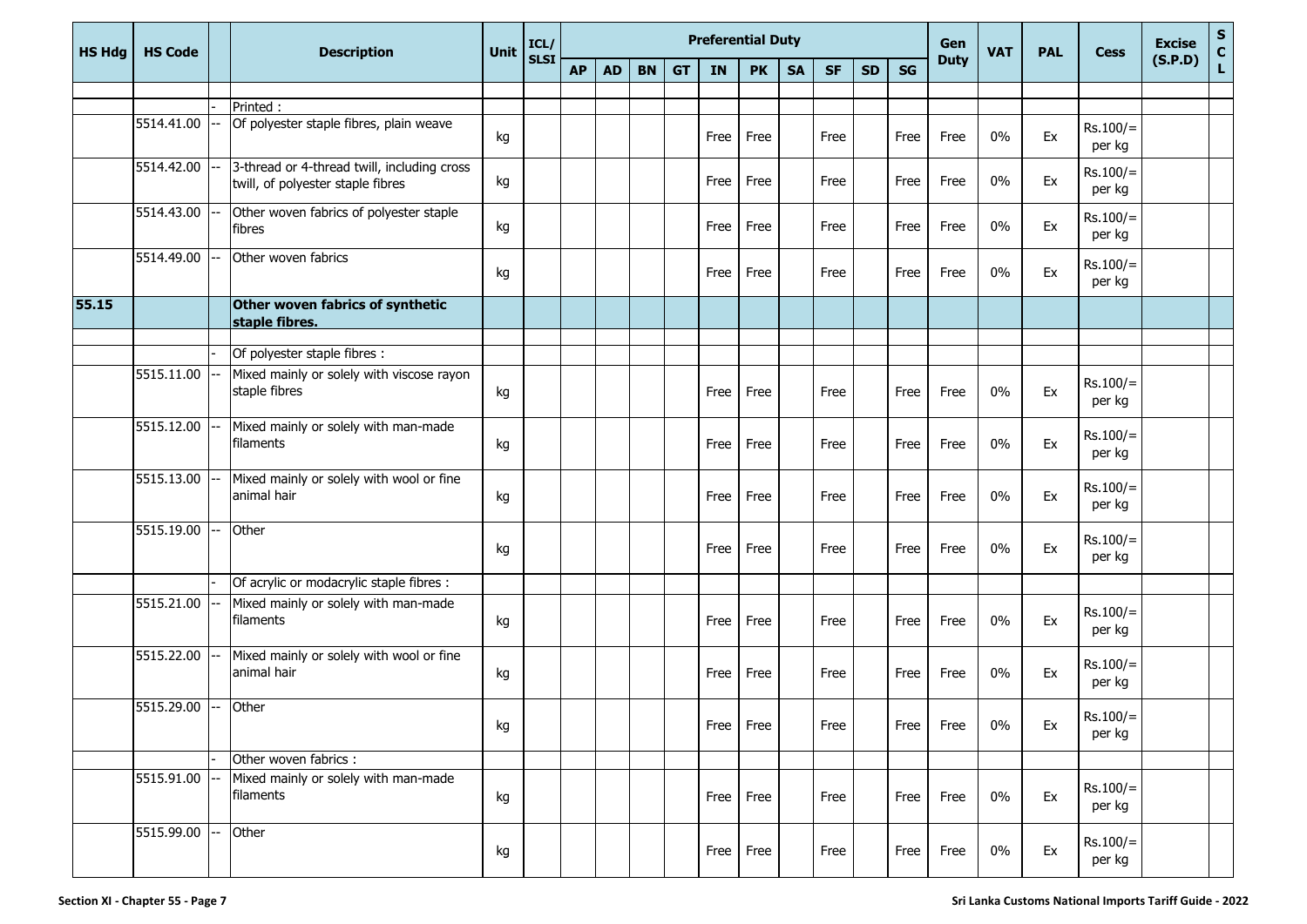| <b>HS Hdg</b> | <b>HS Code</b> |       | <b>Description</b>                                                                                                           | Unit | ICL/        |           |           |           |           | <b>Preferential Duty</b> |           |           |           |           |           | Gen         | <b>VAT</b> | <b>PAL</b> | <b>Cess</b>          | <b>Excise</b> | S<br>C<br>L |
|---------------|----------------|-------|------------------------------------------------------------------------------------------------------------------------------|------|-------------|-----------|-----------|-----------|-----------|--------------------------|-----------|-----------|-----------|-----------|-----------|-------------|------------|------------|----------------------|---------------|-------------|
|               |                |       |                                                                                                                              |      | <b>SLSI</b> | <b>AP</b> | <b>AD</b> | <b>BN</b> | <b>GT</b> | IN                       | <b>PK</b> | <b>SA</b> | <b>SF</b> | <b>SD</b> | <b>SG</b> | <b>Duty</b> |            |            |                      | (S.P.D)       |             |
| 55.16         |                |       | Woven fabrics of artificial staple                                                                                           |      |             |           |           |           |           |                          |           |           |           |           |           |             |            |            |                      |               |             |
|               |                |       | fibres.                                                                                                                      |      |             |           |           |           |           |                          |           |           |           |           |           |             |            |            |                      |               |             |
|               |                |       | Containing 85% or more by weight of<br>artificial staple fibres :                                                            |      |             |           |           |           |           |                          |           |           |           |           |           |             |            |            |                      |               |             |
|               | 5516.11.00     | $---$ | Unbleached or bleached                                                                                                       | kg   |             |           |           |           |           | Free                     | Free      |           | Free      |           | Free      | Free        | $0\%$      | Ex         | $Rs.100/=$<br>per kg |               |             |
|               | 5516.12.00     |       | Dyed                                                                                                                         | kg   |             |           |           |           |           | Free                     | Free      |           | Free      |           | Free      | Free        | 0%         | Ex         | $Rs.100/=$<br>per kg |               |             |
|               | 5516.13.00     | $---$ | Of yarns of different colours                                                                                                | kg   |             |           |           |           |           | Free                     | Free      |           | Free      |           | Free      | Free        | $0\%$      | Ex         | $Rs.100/=$<br>per kg |               |             |
|               | 5516.14.00     |       | Printed                                                                                                                      | kg   |             |           |           |           |           | Free                     | Free      |           | Free      |           | Free      | Free        | $0\%$      | Ex         | $Rs.100/=$<br>per kg |               |             |
|               |                |       | Containing less than 85% by weight of<br>artificial staple fibres, mixed mainly or<br>solely with man-made filaments :       |      |             |           |           |           |           |                          |           |           |           |           |           |             |            |            |                      |               |             |
|               | 5516.21.00     |       | Unbleached or bleached                                                                                                       | kg   |             |           |           |           |           | Free                     | Free      |           | Free      |           | Free      | Free        | $0\%$      | Ex         | $Rs.100/=$<br>per kg |               |             |
|               | 5516.22.00     | $---$ | Dyed                                                                                                                         | kg   |             | Free      |           |           |           | Free                     | Free      |           | Free      |           | Free      | Free        | $0\%$      | Ex         | $Rs.100/=$<br>per kg |               |             |
|               | 5516.23.00     |       | Of yarns of different colours                                                                                                | kg   |             |           |           |           |           | Free                     | Free      |           | Free      |           | Free      | Free        | $0\%$      | Ex         | $Rs.100/=$<br>per kg |               |             |
|               | 5516.24.00     | $---$ | Printed                                                                                                                      | kg   |             |           |           |           |           | Free                     | Free      |           | Free      |           | Free      | Free        | $0\%$      | Ex         | $Rs.100/=$<br>per kg |               |             |
|               |                |       | Containing less than 85% by weight of<br>artificial staple fibres, mixed mainly or<br>solely with wool or fine animal hair : |      |             |           |           |           |           |                          |           |           |           |           |           |             |            |            |                      |               |             |
|               | 5516.31.00     | l--   | Unbleached or bleached                                                                                                       | kg   |             |           |           |           |           |                          | Free Free |           | Free      |           | Free      | Free        | $0\%$      | Ex         | $Rs.100/=$<br>per kg |               |             |
|               | 5516.32.00     | $--$  | Dyed                                                                                                                         | kg   |             |           |           |           |           |                          | Free Free |           | Free      |           | Free      | Free        | $0\%$      | Ex         | $Rs.100/=$<br>per kg |               |             |
|               | 5516.33.00     |       | Of yarns of different colours                                                                                                | kg   |             |           |           |           |           |                          | Free Free |           | Free      |           | Free      | Free        | $0\%$      | Ex         | $Rs.100/=$<br>per kg |               |             |